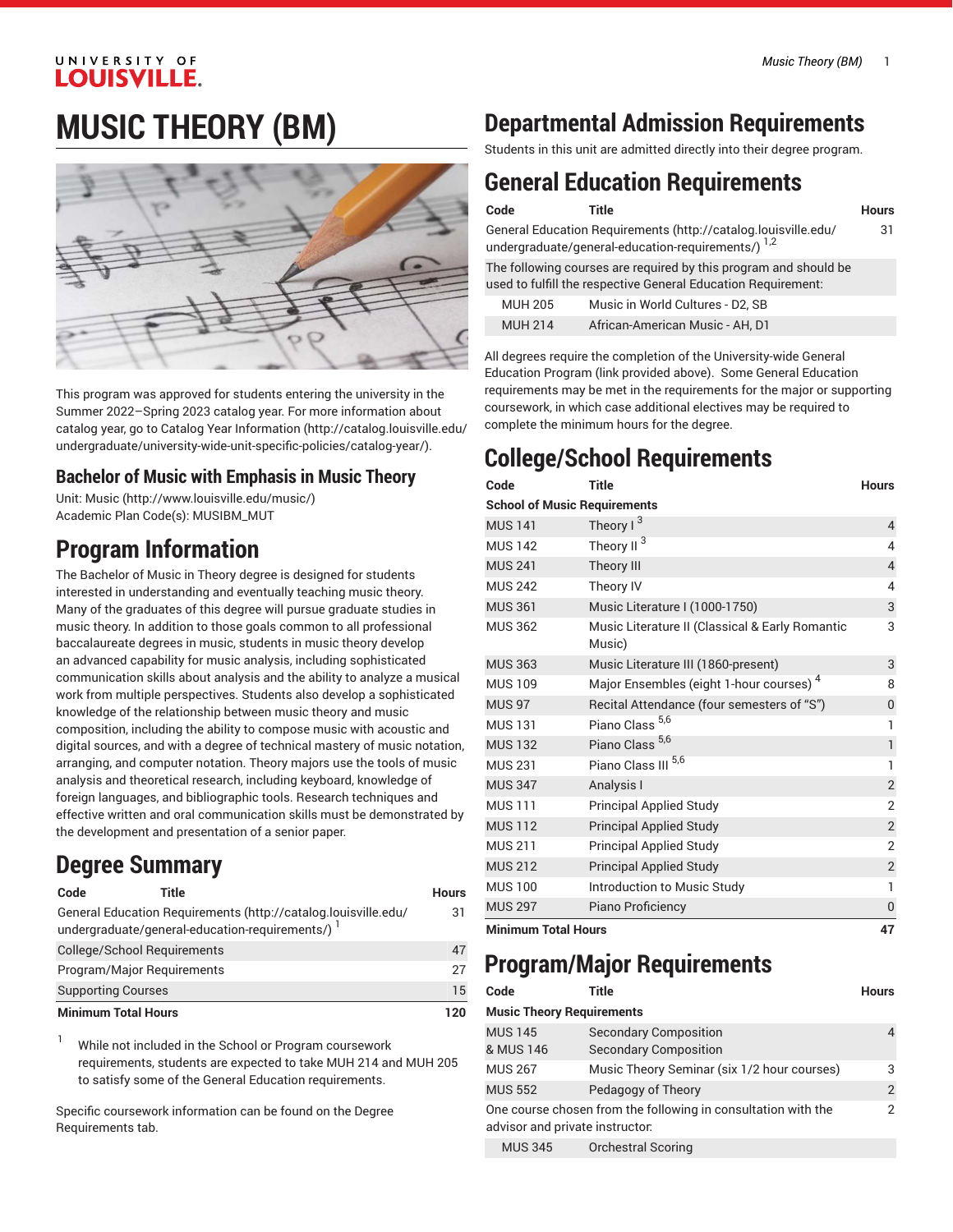#### UNIVERSITY OF **LOUISVILLE.**

| <b>Supporting Courses</b>   |                                                                         |                |  |
|-----------------------------|-------------------------------------------------------------------------|----------------|--|
| Code                        | Title                                                                   | <b>Hours</b>   |  |
| <b>Minimum Total Hours</b>  |                                                                         | 27             |  |
| <b>MUS 498</b>              | Thesis Guidance - CUE (CUE)                                             | 4              |  |
| <b>MUS 270</b>              | <b>Creative Audio Recording and Production</b><br><b>Techniques</b>     | $\overline{2}$ |  |
| & MUS 550                   | <b>Baroque Counterpoint</b>                                             |                |  |
| <b>MUS 549</b>              | Renaissance Counterpoint                                                | 4              |  |
| <b>MUS 547</b><br>& MUS 548 | <b>Chromatic Harmony and Analysis</b><br>Post-Tonal Theory and Analysis | 4              |  |
| <b>MUS 348</b>              | Analysis II                                                             | $\overline{2}$ |  |
| <b>MUS 545</b>              | Advanced Instrumental Scoring                                           |                |  |
| <b>MUS 346</b>              | <b>Band/Choral Scoring</b>                                              |                |  |

| <b>Minimum Total Hours</b>  |                                        | 15             |
|-----------------------------|----------------------------------------|----------------|
| <b>GER 121</b>              | German Language and Culture I          | 4              |
| Electives <sup>8</sup>      |                                        | 4.5            |
| or MUS 119                  | <b>Minor Ensembles</b>                 |                |
| <b>MUS 129</b>              | <b>Cardinal Singers</b>                | 0.5            |
| <b>MUS 425</b><br>& MUS 426 | Arts Instrument<br>Arts Instrument (&) | 2              |
| <b>MUS 325</b><br>& MUS 326 | Arts Instrument<br>Arts Instrument (&) | 2              |
| <b>MUS 359</b>              | Conducting I                           | $\overline{2}$ |
|                             |                                        |                |

#### **Upper Division Assessment**

All students enrolled in a music degree program will be reviewed at the approximate midpoint of the selected program in order for students to achieve Upper Division status. Students must meet the standards of this review to register for 400-level courses in music. Both the elements and standards of the review are established by the faculty and include credit for MUS 242 Theory IV or Analysis (MUS 347 for BA General; MUS 349 for BA Jazz Studies; MUS 350 for BA Music & New Media); MUS 361; 4 semesters of Applied Instrument at the course numbers required for the degree; Piano Proficiency Examination; MUS 97 Recital Attendance with a grade of S for 4 semesters; Ensemble participation; cumulative 2.5 GPA (good standing); minimum of 48 credit hours completed; pass ENGL 101 or ENGL 105; and 3 additional General Education/Cardinal Core courses.

Additional specific elements and standards appropriate to specific degree programs in jazz studies (including jazz performance, music education and music therapy with tracks in jazz studies, and the BA in jazz studies), music composition, music education, music history, instrumental and vocal performance, pedagogy, music theory, and music therapy are required of students in order to achieve Upper Division status and to continue in the degree program. Specific degree requirements are determined by the concentration and area faculties and are outlined in the *Undergraduate Student Handbook*.

| Code           | Title                                                                                                                  | <b>Hours</b> |
|----------------|------------------------------------------------------------------------------------------------------------------------|--------------|
|                | <b>Culminating Undergraduate Experience (Graduation requirement)</b>                                                   |              |
|                | Requirement fulfilled by completing:                                                                                   |              |
| <b>MUS 498</b> | Thesis Guidance - CUE                                                                                                  |              |
|                | Students are required to take MUH 214 African-American Music - AH,<br>D1 and MUH 205 Music in World Cultures - D2, SB. |              |

- <sup>2</sup> MUH courses will not be accepted as music electives or cardinal core courses with the exception of ANTH 205/MUH 205 and PAS 214/MUH 214.
- 3 Students who do not pass the computer-based Fundamentals Test prior to the beginning of the fall semester are required to enroll in MUS 91 Fundamentals of Music I for 0 credit concurrently with MUS 141 Theory I. Students who do not pass MUS 141, and students who enter the School of Music in January and do not place into MUS 142 Theory II, must enroll in MUS 92 Musicianship I for the spring semester. Credits for MUS 92 do not count toward the degree.
- 4 Strings take section 01, others solely dependent on the ensemble audition.
- 5 If applied principal is piano, Piano Class is replaced with 3 hours of electives. For students with a piano background, three semesters of MUS 121-MUS 221 (Secondary Piano) may be substituted.
- 6 Students will take the Piano Proficiency Examination at the end of MUS 231. Any student not completing the Piano Proficiency Examination will be required to take MUS 232 until the proficiency exam requirement is complete.

Students must be enrolled continuously in Piano Class until their requirement has been completed. Those who pass the Piano Proficiency Examination before the end of the third semester of Piano Class may replace the requirement with electives or with secondary piano if faculty load permits. Entering students who have a background in piano may register for MUS 297 Piano Proficiency for one semester with approval of the Keyboard Area.

- 7 Theory majors are strongly advised to take a second semester of German.
- <sup>8</sup> Music electives in any Bachelor of Music degree should be chosen from courses in Music History, Music Theory/Composition, Music Education, Music Literature, Music Pedagogy, Music Therapy, Jazz, a secondary applied area, or a non-required ensemble. Courses beyond the degree requirement in the student's major applied area or in the required major ensemble(s) are not appropriate. MUH courses will not be accepted as music electives. School of Music students may count up to two one-hour Physical Education courses toward the general elective requirement.

### **Flight Plan**

| Course          | <b>Title</b>                                          | <b>Hours</b>   |
|-----------------|-------------------------------------------------------|----------------|
| Year 1          |                                                       |                |
| Fall            |                                                       |                |
| <b>MUS 100</b>  | Introduction to Music Study                           | 1              |
| <b>MUS 111</b>  | <b>Principal Applied Study</b>                        | $\overline{2}$ |
| <b>MUS 109</b>  | <b>Major Ensembles</b>                                | 1              |
| <b>MUS 141</b>  | Theory I                                              | $\overline{4}$ |
| <b>MUS 97</b>   | <b>Recital Attendance</b>                             | $\Omega$       |
| <b>MUS 131</b>  | Piano Class (or Music Elective)                       | $\mathbf{1}$   |
| <b>MUS 145</b>  | <b>Secondary Composition</b>                          | $\overline{2}$ |
| <b>ENGL 101</b> | Introduction to College Writing - WC                  | 3              |
|                 | General Education: Cardinal Core Natural Sciences - S | 3              |
|                 | <b>Hours</b>                                          | 17             |
| Spring          |                                                       |                |
| <b>MUS 112</b>  | <b>Principal Applied Study</b>                        | $\overline{2}$ |
| <b>MUS 109</b>  | <b>Major Ensembles</b>                                | $\mathbf{1}$   |
| <b>MUS 142</b>  | Theory II                                             | 4              |
| <b>MUS 97</b>   | <b>Recital Attendance</b>                             | 0              |
| <b>MUS 132</b>  | Piano Class                                           | 1              |
| <b>MUS 146</b>  | <b>Secondary Composition</b>                          | $\overline{2}$ |
| <b>ENGL 102</b> | Intermediate College Writing - WC                     | 3              |